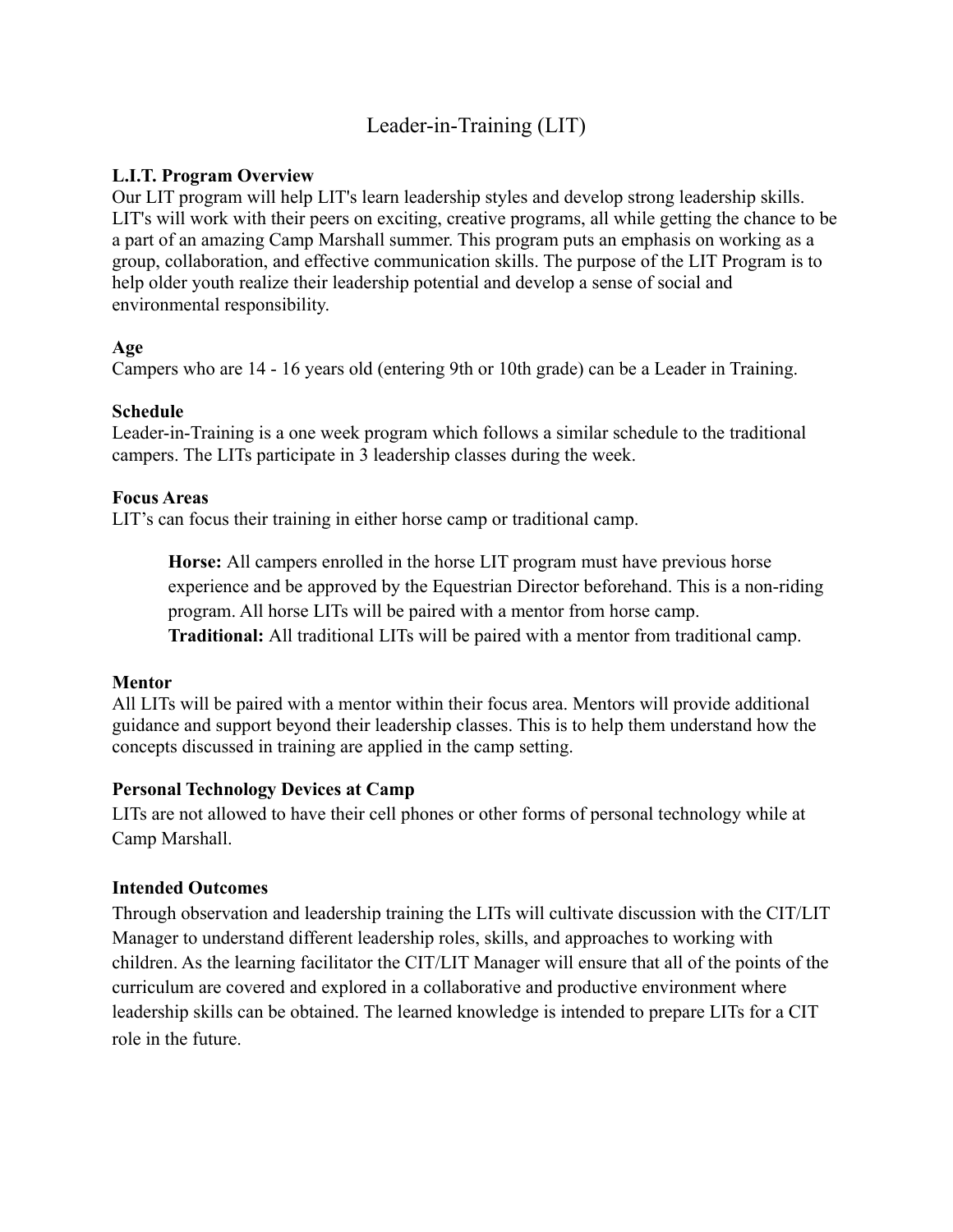# Counselor-In-Training (CIT)

# **C.I.T. Program Overview**

The CIT program focuses on applying leadership skills learned in the LIT program in the camp environment. The purpose of the CIT program is to help CIT's understand the value and importance of leadership in a specific camp setting while applying skills they gain during the program, including behavior management, emergency preparedness, and overall responsibility in a group setting. The applied knowledge that CIT's learn in the program is intended to serve them beyond the summer and outside of the camp environment. CIT's are granted additional privileges and responsibilities, both come with a greater level of accountability and a higher behavioral expectation. Campers in the CIT program will be responsible for planning/teaching a lesson in their focus area approved by the CIT/LIT Manager.

# **Age**

Campers who are 16 - 17 years old (entering 11th or 12th grade) can be a Counselor in Training.

# **Interview Process**

All campers who apply for the CIT program will be interviewed to determine if they are ready to be a CIT. Any camper who does not meet the maturity, social emotional skills, and leadership potential required for this program will still be eligible to attend camp either as a traditional camper or LIT role as determined in the interview process.

# **Schedule**

Counselor-in-Training is a two week program where the camper still goes home over the weekend. This program follows a similar schedule to the traditional campers with the addition of 6 leadership classes and an extended bedtime of 10 pm. The second week of the session, CITs will be placed in a cabin with campers.

# **CIT Bonding**

CIT bonding is led by the CITs and facilitated by the CIT/LIT manager. This is the perfect time for them to unwind from the day, decompress with one another and debrief as they see fit. This is their opportunity to get to know one another in their own setting, or also ask for advice and help within their program if they feel the need. All CITs must complete bonding and head to their cabins by 9:45pm and must be in their cabins and in bed for 10pm.

# **Focus Areas**

CIT's can focus their training in Horse Camp, Traditional Camp, Maple Leaf, or Cloverbud.

**Horse:** All campers enrolled in the horse CIT program must have previous horse experience and be approved by the Equestrian Director beforehand. This is a non-riding program. All Horse CITs will be paired with a mentor from horse camp.

**Traditional:** All campers enrolled in the Traditional CIT program must be approved by the Camp Operations Director beforehand. All traditional CITs sign up for activities they